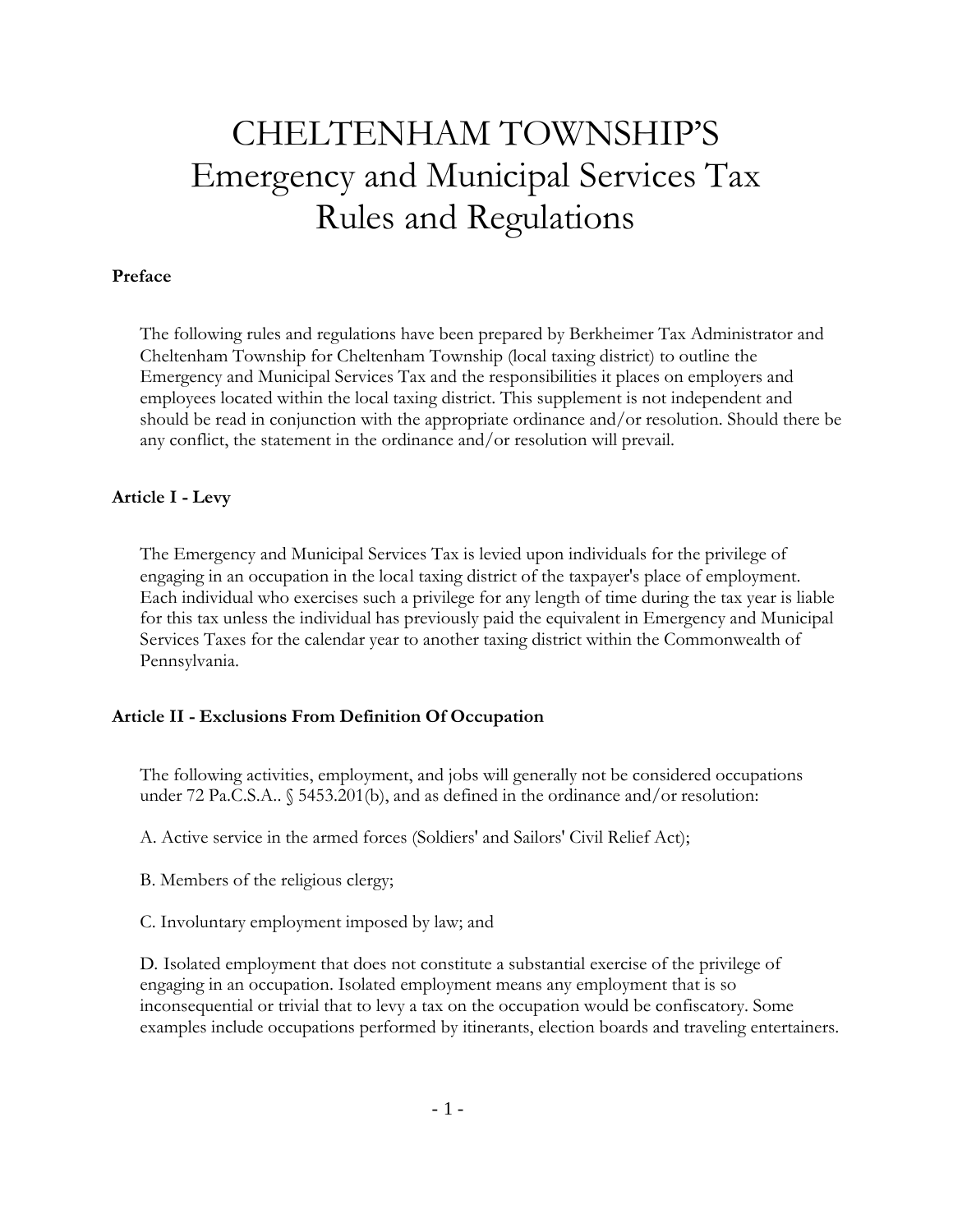#### **Article III - Duties Of Employers**

A. Each employer doing business within the jurisdiction of the taxing district is required to register with the Tax Collector, designated by the local taxing district by Resolution, and to deduct this tax from the compensation paid to each employee subject to tax.

B. All persons who engage in an occupation, full or part-time, within the taxing district must pay this tax including:

- 1. self-employed persons and individuals who work or perform an occupation within the district;
- 2. persons who are assigned and report to an office, warehouse, or headquarters within the district;
- 3. persons who have not previously paid the tax for the calendar year.

C. Employers will report the total tax due and withheld either on a form EMS-1 or on a form EMS-1S, as appropriate. Either form is to be accompanied by a list of employees from whom the tax has been withheld.

D. Although section 2 of the Local Tax Enabling Act ("LTEA"), 53 P.S. § 6902, permits taxing districts by ordinance and/or resolution to exempt from the tax any individuals who earn less than three thousand dollars (\$3,000) annually, the employer is nonetheless required to withhold the tax from all employees, except as otherwise provided. The intent of this rule is to provide that an employer will not wait until an employee has accumulated the minimum income before deducting the tax.

E. In certain situations, an employer may be unable to withhold the tax because of insufficient income, prior payment, etc. In these cases, it will be necessary for the employer to account for all employees from whom he was unable to withhold the tax by supplying the following information:

- 1. Name and address of employee;
- 2. Gross wages earned during tax period;
- 3. Period worked; and
- 4. Reason tax was not withheld.

If the above information is not submitted within thirty (30) days from date employment commences, it will be assumed that the employer's EMS- 1 or EMS-1S includes the total of all employees subject to the tax. Upon audit, if it is later determined that the employer did not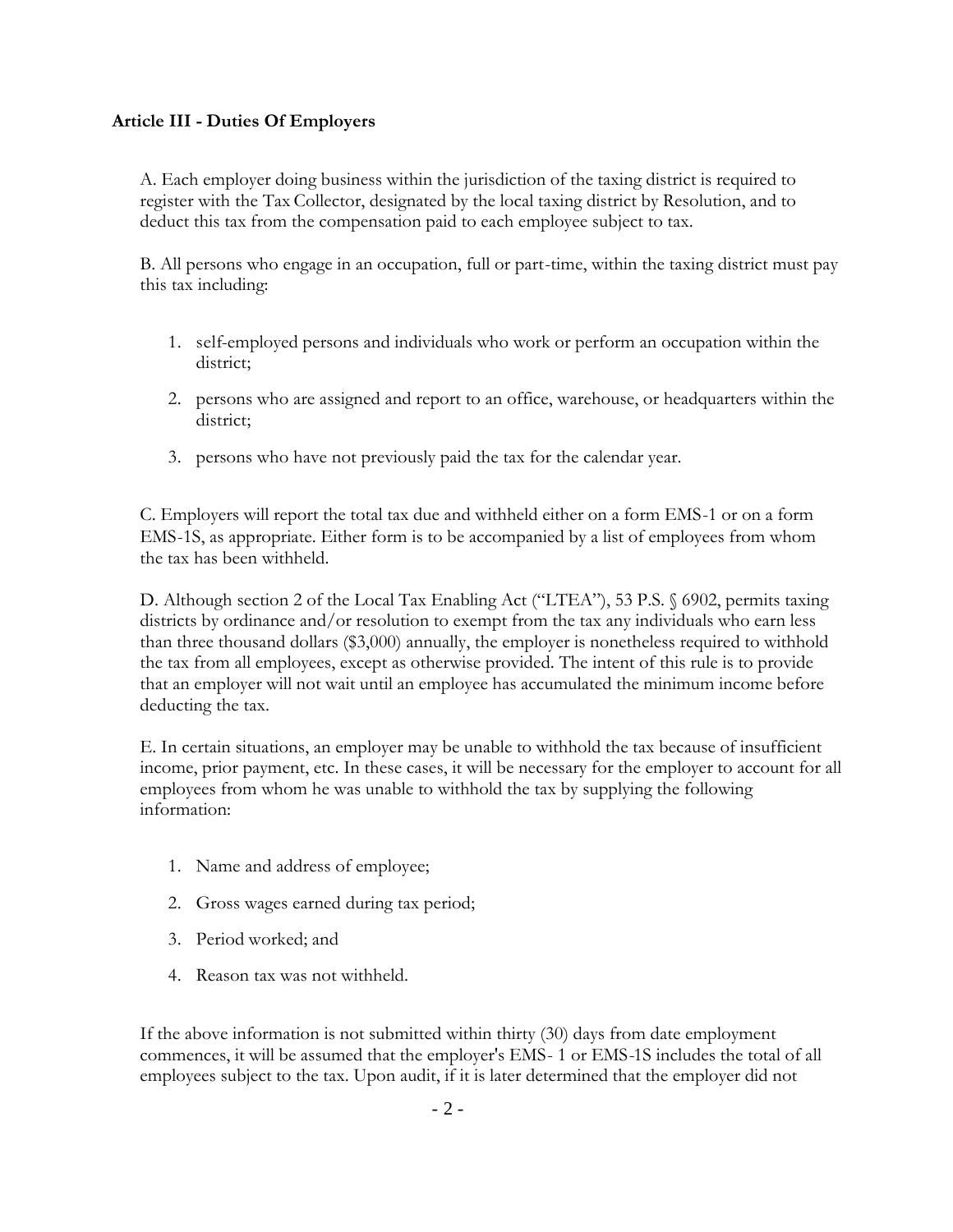disclose the names of those individuals from whom he was unable to withhold, the employer will be held personally liable for the total tax due from these employees and any costs, penalties, and interest due. This, however, does not relieve any employee from the payment of the tax or from complying with the requirements of the ordinance and/or resolution.

## **Article IV - Payment of the Tax**

A. The tax payments must be paid to the Tax Collector in one lump sum, not in installments, regardless of the method used for withholding by the employer. For example, if an employer decides to withhold the tax in installments and the payment is due before the entire amount is withheld, the employer must nevertheless remit the full amount to the Tax Collector.

B. No taxpayer shall be required to pay the tax in excess of the maximum rate set forth in the ordinance/resolution and/or the LTEA, plus interest, and costs for any calendar year. This, however, does not relieve the taxpayer or an employer from filing the proper returns.

## **Article V - Due Dates; Costs for Failure to Timely File Returns**

A. Each taxpayer or employer who becomes subject to the tax or the withholding provisions of the ordinance and/or resolution shall file the required returns and pay the tax due on or before April 30, July 31, October 31 of the current year, or January 31 of the subsequent year for those persons, employed since the prior reporting period. If a taxpayer fails to file timely returns or fails to pay the tax in a timely manner, the taxpayer will also be liable for any costs incurred by the Tax Collector in collecting the delinquent tax.

B. The actual due date shall be determined as the due date that first occurs at least thirty (30) days after the taxpayer first becomes subject to the tax.

C. Returns are due on the dates indicated in the resolution and/or ordinance and in accordance with the following rules:

- 1. Returns mailed to the Tax Collector will be considered timely if postmarked on the date indicated on the ordinance and/or resolution.
- 2. When the date occurs on a Saturday, a holiday, or a Sunday, the returns are due the next business day.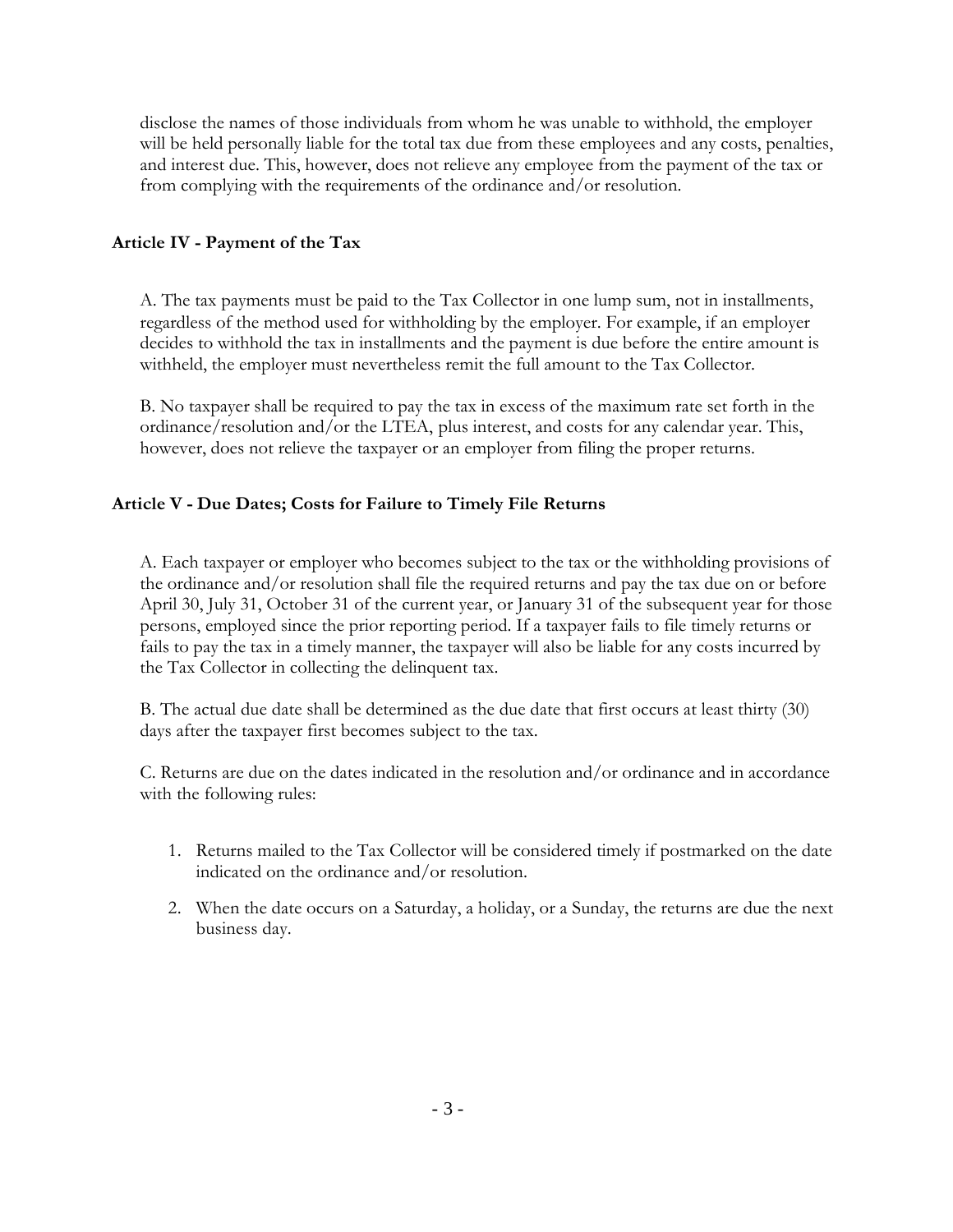#### **Article VI - Employers Not Subject To Withholding**

A. The tax is applicable to employees of the state and federal government or their agencies, commissions, and so on, even though their employers may not be required to withhold the tax.

B. All individuals whose employers are not subject to the withholding requirements will be considered self-employed and will pay the tax on an individual basis in accordance with Article VII of the regulations.

#### **Article VII - Self-Employed Persons**

A. All persons who engage in an occupation, full or part-time, within the district must pay this tax including:

- 1. self-employed persons and individuals who work or perform an occupation within the district;
- 2. persons who are assigned and report to an office, warehouse, or headquarters located within the district.

B. Taxpayers whose employers do not withhold the tax or who are self-employed must complete form EMS-3 and return Tax Collector's copy on or before April 30 if working on or before April 1 and within 30 days after the quarters ending June 30, September 30 and December 31 for those who begin work during those quarters.

C. Self-employed individuals will report their tax on form EMS-3. For the purposes of these regulations, self-employed persons will include self- employed federal employees, people whose employer is not subject to the withholding requirements, and domestic employees.

D. All self-employed persons subject to the tax must register with the tax administrator within ten (10) days after they initiate an occupation in the district.

## **Article VIII - Employers And Self-Employed Individuals Whose Business Is Outside The Taxing District**

A. The tax can be imposed only upon individuals who are engaged in occupations within the geographical boundaries of the district. The place of employment shall be determined as of the first day that an individual becomes subject to the tax during the calendar year.

B. Persons in transit such as field men and salespersons will be liable for the tax if they perform any portion of their services within the district.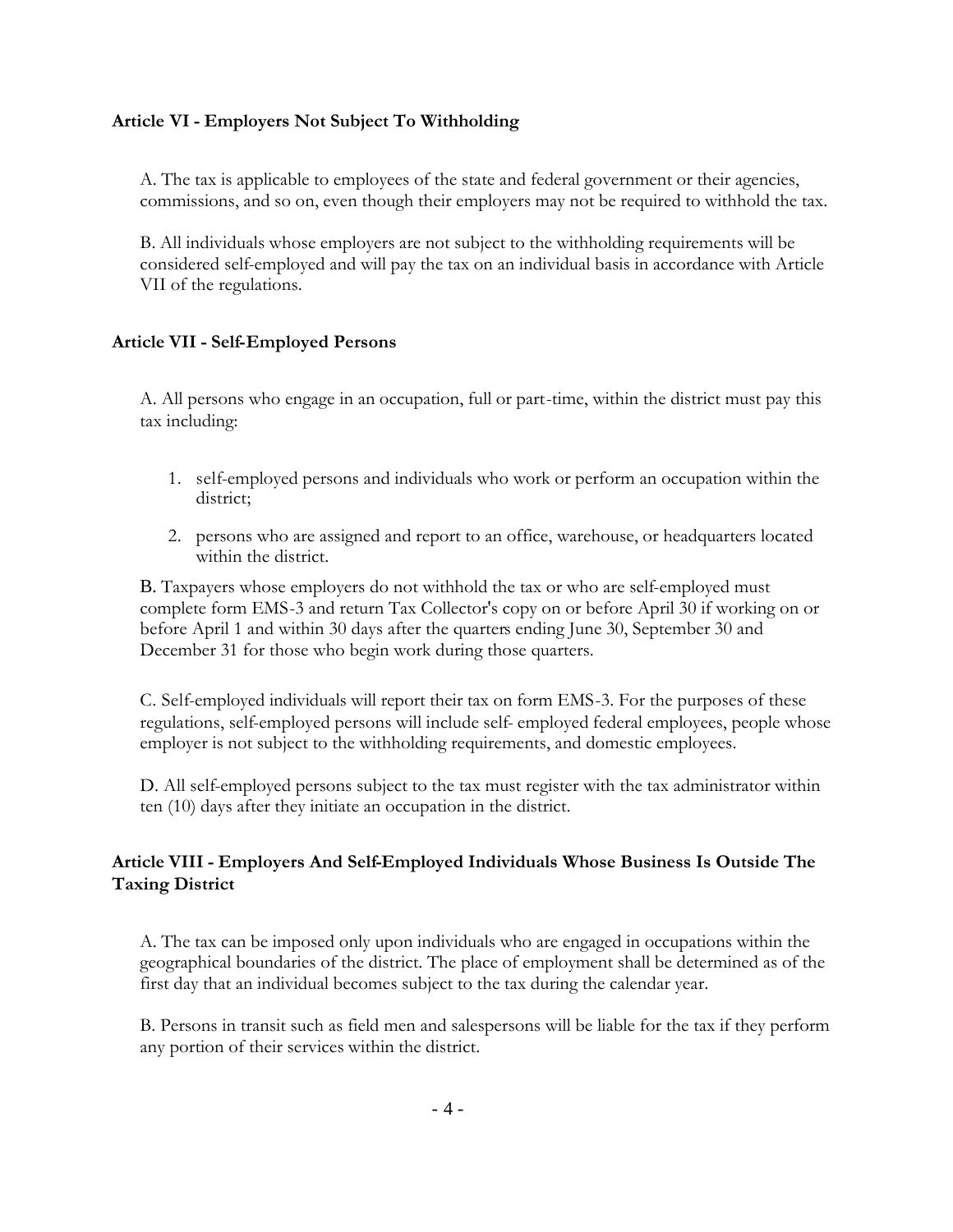If the headquarters are located within the taxing district and the employee may perform some portion of their services outside of the taxing district, they are taxable provided they report into the headquarters for assignments.

If the employee does not report into the headquarters located in the taxing district, but receives his assignments via telephone or mail, the employee is exempt from the tax.

If the headquarters of the employer where the employees' payroll checks are prepared is within the taxing district but the employees work at another location outside the district, they are also exempt from the tax.

C. Exemption from the tax is granted to any person who is liable and has already paid Emergency and Municipal Services Taxes totaling the maximum rate set forth in the LTEA for the same calendar year to another taxing district in Pennsylvania prior to his becoming subject to this tax.

D. Where a person is engaged in more than one occupation, or an occupation that requires his working in more than one political subdivision during the calendar year, the priority of claim to collect such tax shall be in the following order: first, the political subdivision in which the person maintains his principal office or is principally employed; second, the political subdivision in which the person resides and works, if such a tax is levied by that political subdivision; third, the political subdivision in which the person is employed and which imposes the tax nearest in miles to the person's home.

# **Article IX - Claims For Exemption and Refund**

A. Claims arising from the earnings exemption shall be processed according to the following rules:

- 1. Claims will be accepted only after the close of the calendar year in which the earnings are represented to be less than the minimum stated in the appropriate ordinance and/or resolution.
- 2. Such claims must be presented within twelve (12) months following the year tax was due.
- 3. The claim must be prepared on a form designated by the Tax Collector and must be accompanied by a true copy of the claimant's Federal Income Tax Return together with the applicable Federal forms W-2 and any other certification required by the Tax Collector or his deputies.
- 4. In event the claimant is not required to file a Federal Income Tax Return, any other certification desired by the Tax Collector must be submitted before any refund will be made.